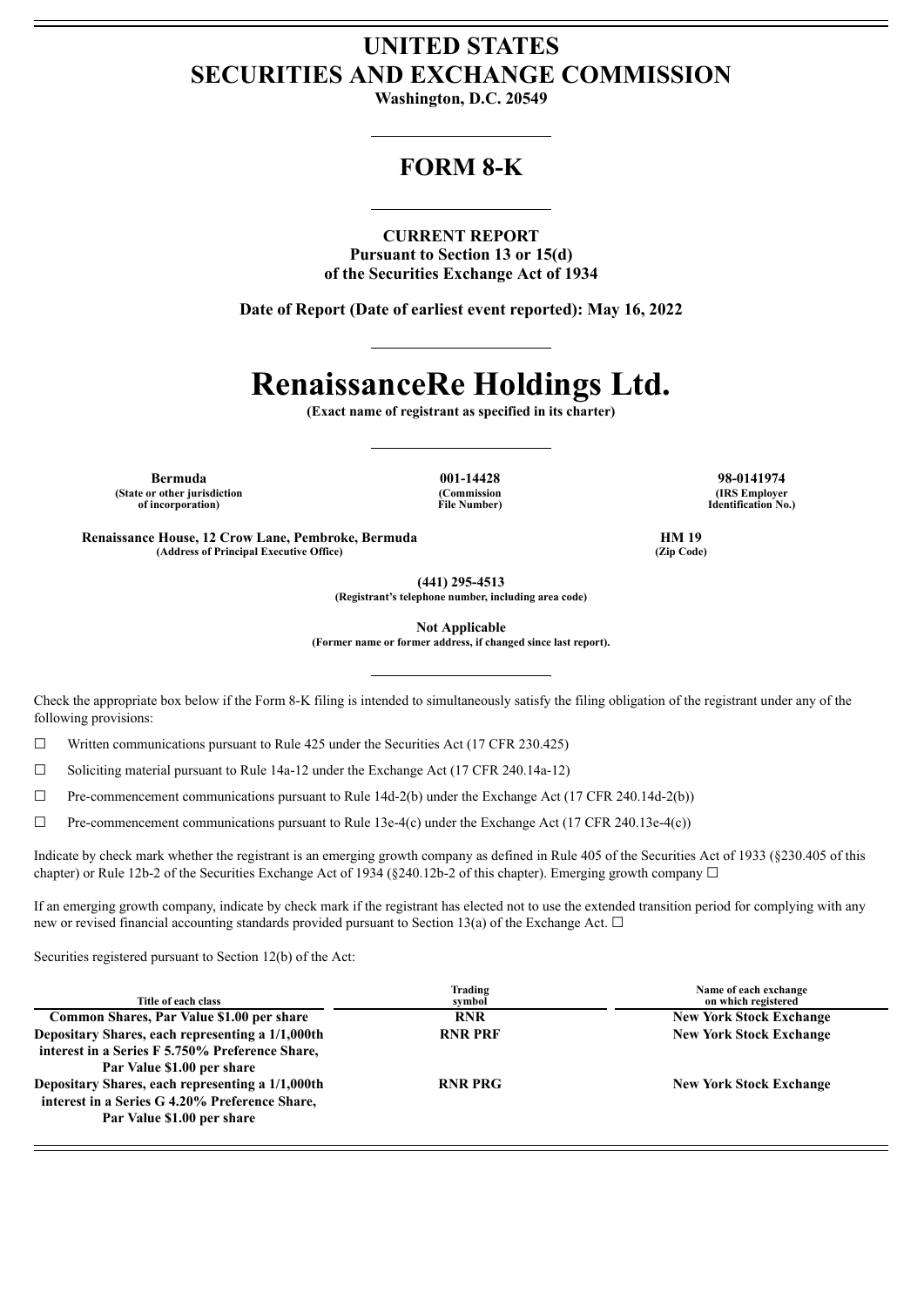#### Item 5.02. Departure of Directors or Certain Officers; Election of Certain Officers; Election of Directors; Appointment of Certain Officers; **Compensatory Arrangements of Certain Officers.**

The shareholders of RenaissanceRe Holdings Ltd. (the "Company") approved the First Amended and Restated 2016 Long-Term Incentive Plan (the "2016 Plan Restatement") at the Company's annual meeting of shareholders on May 16, 2022 (the "Annual Meeting"). The Company's Board of Directors (the "Board"), upon the recommendation of the Corporate Governance and Human Capital Management Committee of the Board, previously approved the 2016 Plan Restatement, subject to shareholder approval. Additional information regarding the results of the Company's Annual Meeting is set forth below in this Report under Item 5.07.

The 2016 Plan Restatement increases the number of common shares, par value \$1.00 per share, of the Company reserved for issuance under the plan by 925,000 shares and makes certain updates to eliminate plan provisions that were included in order to allow the Company to grant awards that would qualify as "performance-based" compensation for purposes of the exception to the deduction limitation under Section 162(m) of the Internal Revenue Code prior to the repeal of such exception under the Tax Cuts and Jobs Act of 2017. The 2016 Plan Restatement also (i) extends the term of the plan until May 15, 2032, (ii) clarifies the treatment of awards during a participant's approved unpaid leave of absence, (iii) clarifies that the Company may accelerate a participant's termination date following the participant's provision of notice of his or her intention to resign at a future date without changing the characterization of the termination, and (iv) provides that the repurchase price for repurchases by the Company of unvested restricted shares following a participant's termination will be equal to the lesser of  $(x)$  the fair market value of the restricted shares on the date of repurchase, and (y) the original purchase price paid for the restricted shares less any dividends or other distributions or bonus received in respect of the restricted shares prior to the date of repurchase.

The foregoing description of the 2016 Plan Restatement does not purport to be complete and is qualified in its entirety by the full text of the 2016 Plan Restatement, which is attached as Appendix B to the Company's definitive proxy statement on Schedule 14A filed with the U.S. Securities and Exchange Commission (the "SEC") on March 28, 2022, and is incorporated by reference herein as Exhibit 10.1.

#### **Item 5.07 Submission of Matters to a Vote of Security Holders.**

The 2022 Annual General Meeting of Shareholders (the "Annual Meeting") of the Company was held on Monday, May 16, 2022 in Pembroke, Bermuda. As of March 16, 2022, the record date for the Annual Meeting, there were 44,192,900 common shares, par value \$1.00 per share, issued and outstanding. A quorum of 41,471,705 common shares was present or represented at the Annual Meeting.

The final results of the votes regarding the proposals described in the Proxy Statement are as follows:

1. Shareholders elected the Company's one nominee for Class I director to serve until the Company's 2023 Annual General Meeting of Shareholders, and each of the Company's four nominees for Class III director to serve until the Company's 2025 Annual General Meeting of Shareholders, or in each case until their earlier resignation or removal, as set forth below:

| Name             | <b>Votes For</b> | <b>Votes Against</b> | <b>Abstentions</b> | <b>Broker Non-Votes</b> |
|------------------|------------------|----------------------|--------------------|-------------------------|
| Shyam Gidumal    | 39.262.836       | 257,295              | 12.521             | 1.939.053               |
| Henry Klehm III  | 37,473,583       | 2,047,360            | 11.709             | 1,939,053               |
| Valerie Rahmani  | 39,042,517       | 479.085              | 11.050             | 1,939,053               |
| Carol P. Sanders | 39,272,572       | 249.922              | 10.158             | 1,939,053               |
| Cynthia Trudell  | 38,849,371       | 673.113              | 10.168             | 1.939.053               |

2. Shareholders approved an advisory vote on the compensation of the Company's named executive officers as set forth in the Proxy Statement as set forth below:

| <b>Votes For</b> | <b>Votes Against</b> | Abstentions | <b>Broker Non-Votes</b> |
|------------------|----------------------|-------------|-------------------------|
| 38,003,350       | 1,213,472            | 315,830     | 1,939,053               |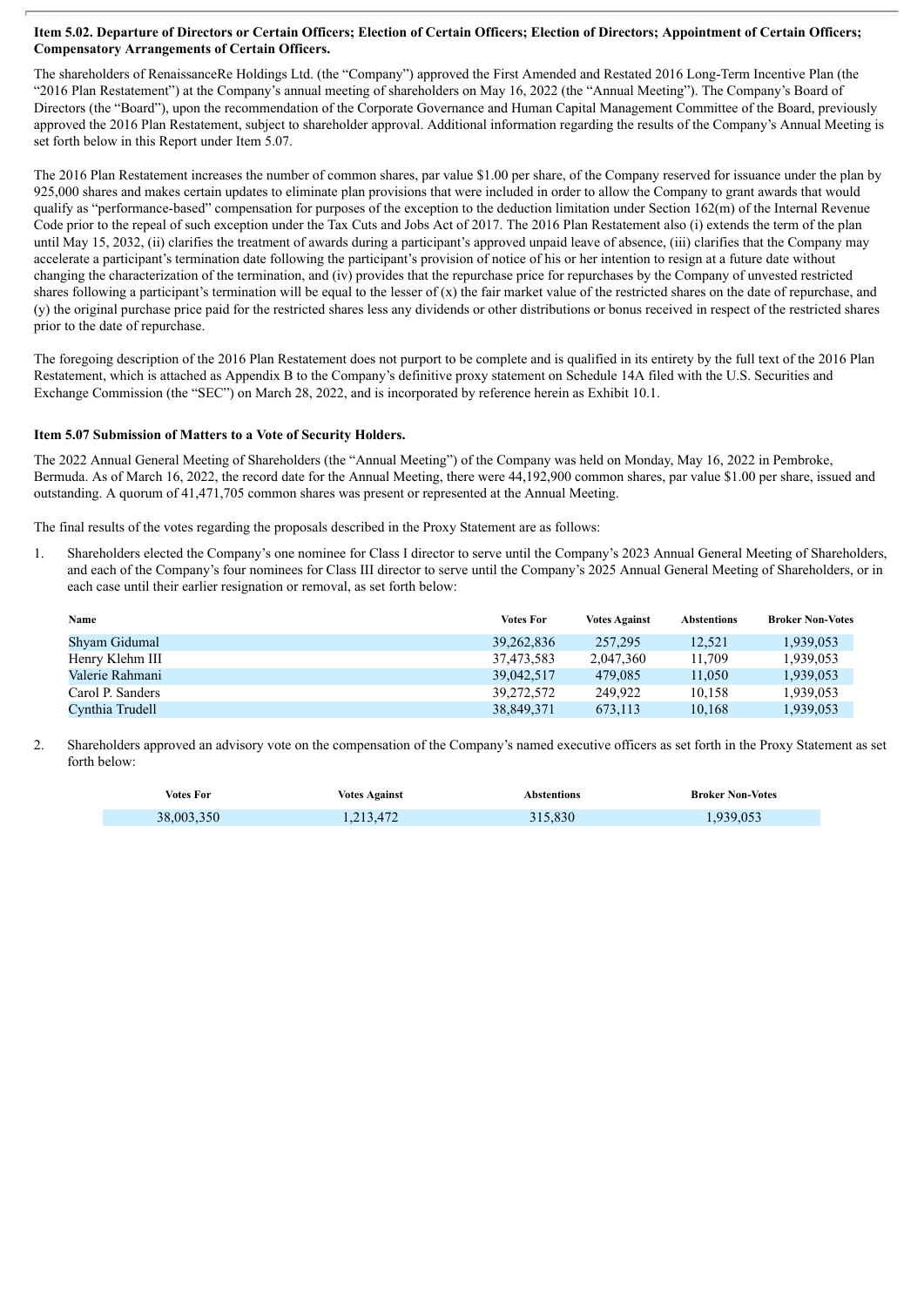3. Shareholders approved the First Amended and Restated 2016 Long-Term Incentive Plan, as set forth below:

| <b>Votes For</b> | <b>Votes Against</b> | \bstentions | <b>Broker Non-Votes</b> |
|------------------|----------------------|-------------|-------------------------|
| 38, 329, 448     | 1,172,416            | 30,788      | .939.053                |

4. Shareholders approved the appointment of PricewaterhouseCoopers Ltd. as the Company's independent registered public accounting firm for the 2022 fiscal year and referred the determination of PricewaterhouseCoopers Ltd.'s remuneration to the Board of Directors of the Company, as set forth below:

| <b>Votes For</b> | <b>Votes Against</b> | <b>Abstentions</b> |
|------------------|----------------------|--------------------|
| 40,516,377       | 945,411              | 9.917              |

### **Item 9.01 Financial Statements and Exhibits.**

(d) Exhibits.

| Exhibit# | Description                                                                                                                                                                                                                                         |
|----------|-----------------------------------------------------------------------------------------------------------------------------------------------------------------------------------------------------------------------------------------------------|
| 10.1     | RenaissanceRe Holdings Ltd. First Amended and Restated 2016 Long-Term Incentive Plan, incorporated by reference to Appendix B to<br>RenaissanceRe Holdings Ltd.'s Definitive Proxy Statement on Schedule 14A, filed with the SEC on March 28, 2022. |
| 101      | Pursuant to Rule 406 of Regulation S-T, the cover page information is formatted in Inline XBRL.                                                                                                                                                     |
| 104      | Cover Page Interactive Data File (embedded within the Inline XBRL document and included in Exhibit 101).                                                                                                                                            |